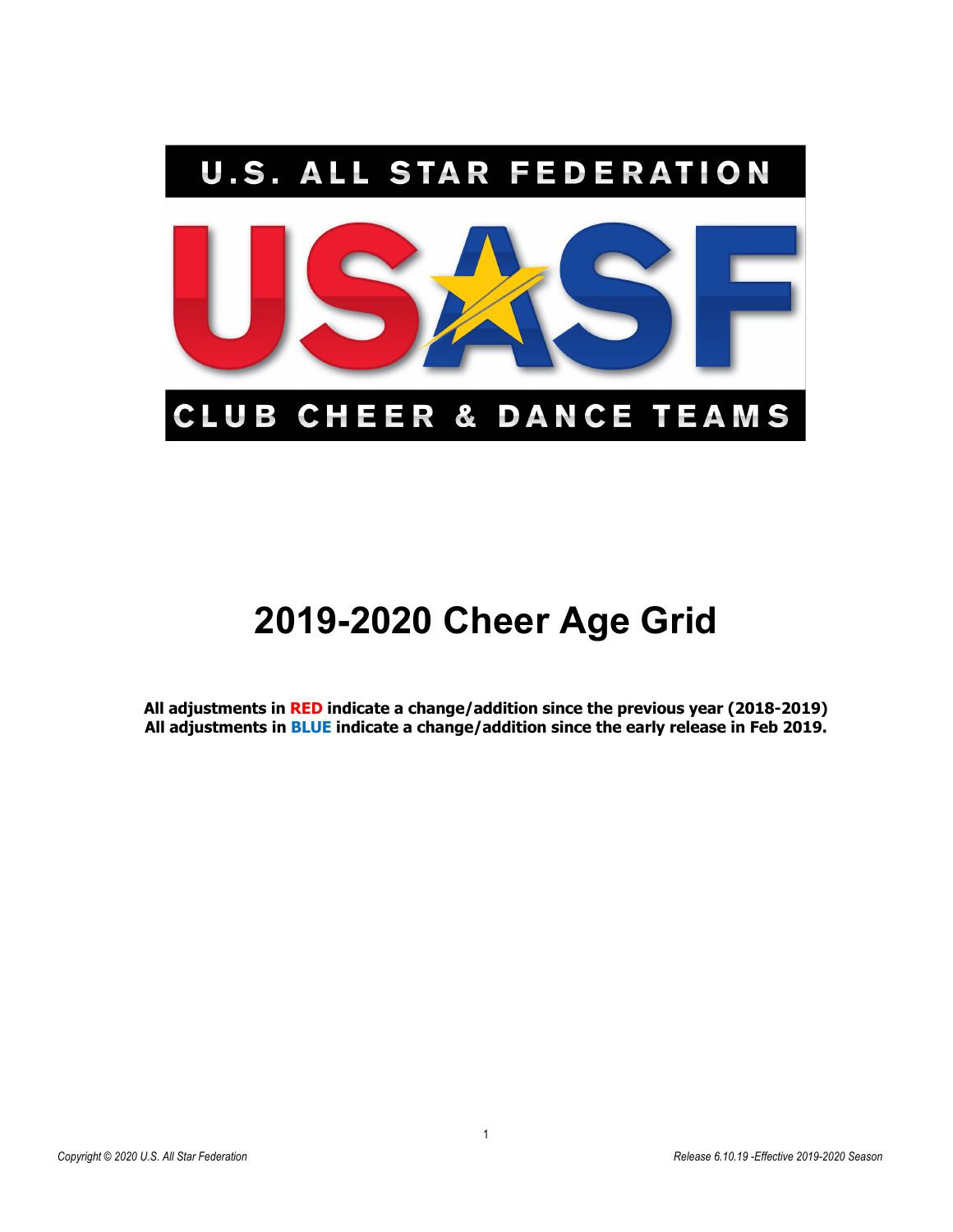# **2019-2020 Cheer Age Grid**

This document contains the division offerings for the 2019-2020 season in the following classifications:

- All Star Elite
- All Star Elite International
- All Star Prep
- All Star Novice
- All Star FUNdamentals
- All Star CheerABILITIES Exceptional Athletes (formerly Special Needs)

The age grid provides a "menu" of divisions that may be offered by an individual event producer. An event producer does not have to offer every division listed. **However, a USASF member event producer must only offer divisions from the age grids herein and/or combine/split divisions based upon the guidelines herein, unless prior written approval is received from the USASF.** Divisions/rules that are "less" or "more" restrictive than those listed are not permitted without written permission from the USASF.

### *GENERAL ATHLETE GUIDELINES*

- Athletes participating at USASF sanctioned events must be registered members of the USASF for the current season.
- All athletes taking the floor at USASF sanctioned events must appear on an Official USASF Event Roster.
- The athletes who perform a routine must remain the same from start to finish and *MAY NOT* be replaced by another athlete at any time during the performance.
- All Star Programs may not also have a Rec team that competes and/or performs at **any** USASF Sanctioned event.

### *CROSSOVERS*

- An All Star cheer athlete is limited to crossing over to **2 (two)** additional cheer teams within their program per competition. Therefore, an athlete may compete on one team and crossover to two more teams within the same program during the competition.
- An individual will not be permitted to crossover from one program to another during the same event.
- Exception: An athlete from one program without a Level 7 team may crossover to **one additional** program's Level 7 team so long as they do not exceed the maximum number of teams permitted.
- Crossover limitations herein do not include athletes that crossover from cheer to dance.
- An event producer may choose to be more restrictive than the rules above for crossovers limiting the number of teams an athlete may crossover to further; however, an event producer may not be less restrictive than the limitations outlined herein.
- There are no crossovers between Prep and Elite or Prep and Elite International.

#### *MOVING TIERS*

• **Moving between All Star Prep Cheer and (traditional) All Star Cheer Elite Club Divisions or All Star Prep Cheer and International Elite Cheer Divisions is prohibited.** *Athletes are not permitted to be on two teams in different tiers*. Athletes are permitted to move up a tier. Athletes may not move down from a higher tier (Elite or Elite International) to a lower tier (Prep) during the same season without approval from the USASF*. Approval may be granted for an individual athlete, one time, and the athlete cannot return to the prior tier during the season.*

*Example: Novice may move to Prep, Novice may move to Elite, Prep may move to Elite, without approval from the USASF. Example: Elite may not move to Prep, Prep may not move to Novice, Elite may not move to Novice without approval from the USASF.*

- International Divisions are considered an Elite Tier. Therefore, an athlete may be on an All Star Elite Club team and an Elite International team. An athlete may not be on All Star Prep and an Elite International team.
- Athletes may be on a Novice team and a Prep team or a Novice team and Elite team or a Novice Team and Elite International team.

### *UNPLANNED ATHLETE REPLACEMENT*

- In the event of a missing/absent member of a team a program may replace that athlete with another performer from that program that is a registered member of the USASF for the current season.
- A replacement is defined as an individual who was not on the team's Official USASF Event Roster taking the place of another athlete at an event. This usually occurs as a result of illness/injury.
- If the replacement athlete does not meet the age requirements for that particular division (this includes a coach), then the team is permitted to perform in "exhibition" **only**.
- Performing competitively for a team with a replacement member who does not meet division age requirements is not permitted.
- All appropriate general rules and level rules must be followed for the team regardless of the age of performers on the team.
- An unplanned replacement of an athlete(s) is limited to 3 performers maximum. Any number that exceeds 3 will result in the team performing in "exhibition" **only.**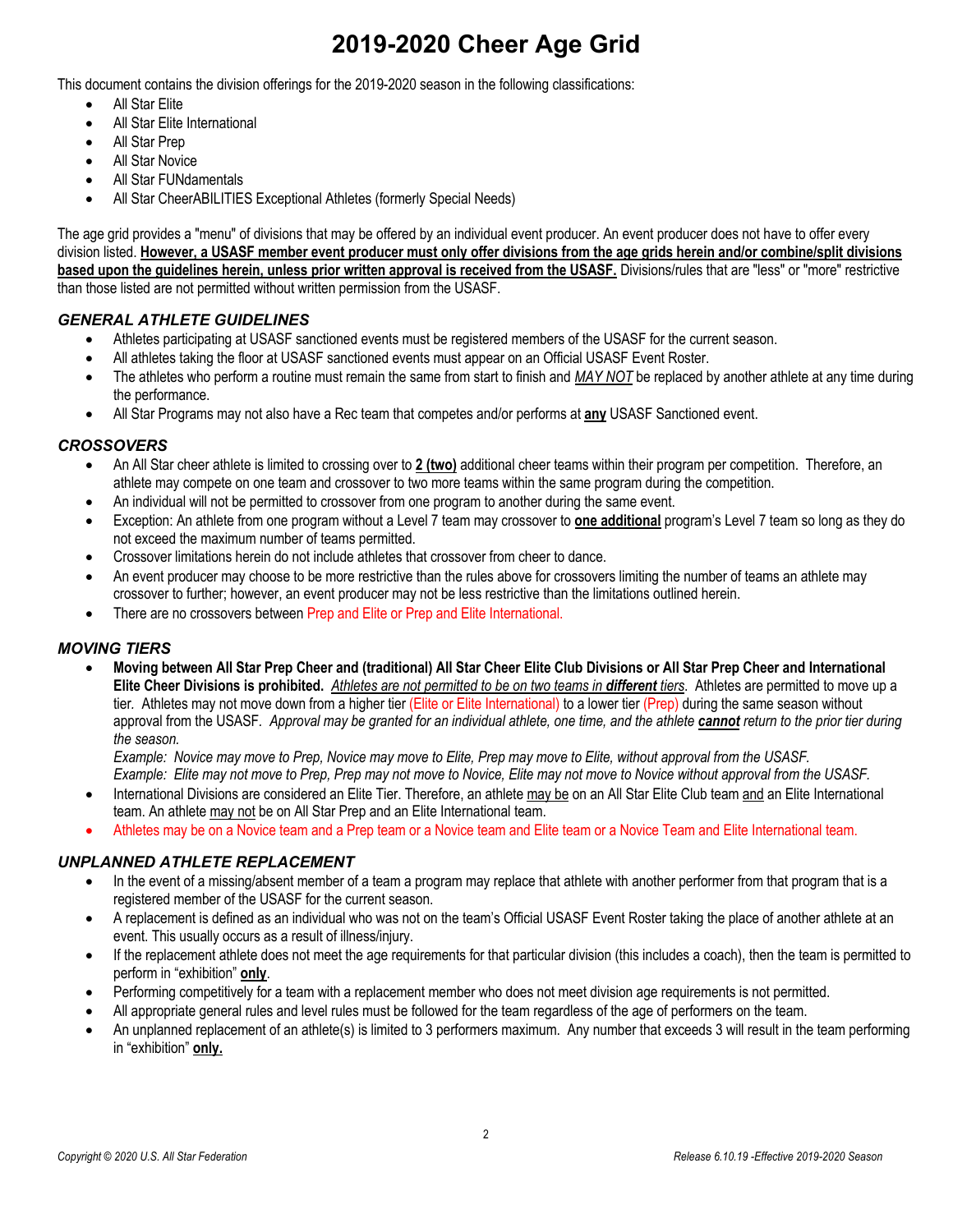### *EXHIBITION PERFORMANCES*

Teams that perform in "exhibition" or "evaluation only" at an event must adhere to the USASF Age Grid and Level Rules as would any other team.

- "Exhibition" or "evaluation only" status does **not** allow a team to violate the rules or age restrictions (see exception addressed in Unplanned Athlete Replacement guidelines) that have been put in place for all athletes. Any additional exception to these rules must be obtained in writing from the USASF.
- An Event Producer may offer a team of less than 5 participants to perform as exhibition only, as long as they meet the rules and age restrictions of the Age Grid.
- All athletes taking the performance floor at a USASF Sanctioned event must meet the athlete requirements for attending a sanctioned event and entering the warm-up room. *This applies to all athletes competing or performing for a US based All Star Cheer or Dance Program,*  including athletes on All Star Novice, All Star Prep Teams, and All Star Elite teams. This applies to Competitive, Show and *Exhibition Teams (including Parent Teams)*:
	- $\circ$  Athlete membership paid for the current membership term. Exception: Athletes with Special Needs competing on a CheerAbilities team receive a complimentary athlete membership to the USASF.
	- $\circ$  Listed on the roster as an active or reserve athlete for the team(s) with which he/she will be entering the warm-up room and performing.
- Programs who choose to take FUNdamentals class participants to exhibition will need to upgrade from free FUNdamentals athlete to a paid athlete (either Novice, Prep, or Elite) and will need to make their exhibition participants in a "grouping" fit a USASF division (Tiny, Mini, Youth, Junior or Senior) and roster the grouping as a "team" to create a roster and associate it to the sanctioned event.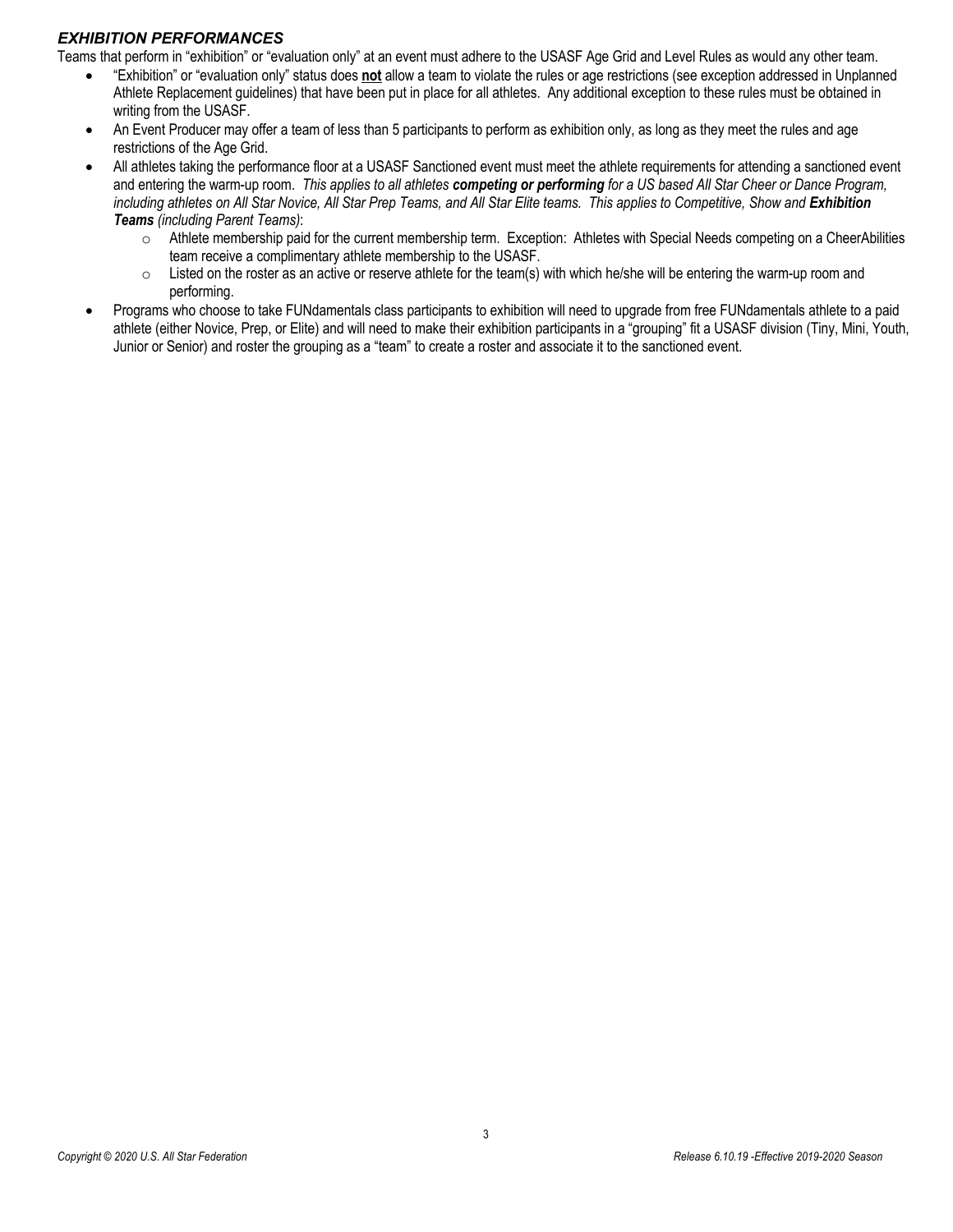## **USASF All Star Cheer Elite CLUB Divisions for 2019-2020**

| <b>USASF All Star Elite Level 1</b> |                                                                     |                  |                     |                    |                       |  |
|-------------------------------------|---------------------------------------------------------------------|------------------|---------------------|--------------------|-----------------------|--|
| Level                               | <b>Division</b>                                                     | Age              | Age as of (date)    | <b>Female/Male</b> | <b>Number on Team</b> |  |
|                                     | Tiny                                                                | 5-6 years old    | August 31, 2019     | Female/Male        | 5-30 Members          |  |
| 1                                   | Mini                                                                | 5-8 years old    | August 31, 2019     | Female/Male        | 5-30 Members          |  |
| 1                                   | Youth                                                               | 5-11 years old   | August 31, 2019     | Female/Male        | 5-30 Members          |  |
| 1                                   | Junior                                                              | 5-14 years old   | August 31, 2019     | Female/Male        | 5-30 Members          |  |
| $\mathbf{1}$                        | Senior**                                                            | 11-18 years old  | August 31, 2019     | Female/Male        | 5-30 Members          |  |
|                                     | <b>USASF All Star Elite Level 2</b>                                 |                  |                     |                    |                       |  |
| Level                               | <b>Division</b>                                                     | Age              | Age as of (date)    | <b>Female/Male</b> | <b>Number on Team</b> |  |
| $\overline{2}$                      | Mini                                                                | 5-8 years old    | August 31, 2019     | Female/Male        | 5-30 Members          |  |
| $\sqrt{2}$                          | Youth                                                               | 5-11 years old   | August 31, 2019     | Female/Male        | 5-30 Members          |  |
| $\sqrt{2}$                          | Junior                                                              | 5-14 years old   | August 31, 2019     | Female/Male        | 5-30 Members          |  |
| $\overline{2}$                      | Senior**                                                            | 11-18 years old  | August 31, 2019     | Female/Male        | 5-30 Members          |  |
|                                     | <b>USASF All Star Elite Level 3</b>                                 |                  |                     |                    |                       |  |
| Level                               | <b>Division</b>                                                     | Age              | Age as of (date)    | <b>Female/Male</b> | <b>Number on Team</b> |  |
| 3                                   | Youth                                                               | 5-11 years old   | August 31, 2019     | Female/Male        | 5-30 Members          |  |
| $\mathsf 3$                         | Junior                                                              | 5-14 years old   | August 31, 2019     | Female/Male        | 5-30 Members          |  |
| $\ensuremath{\mathsf{3}}$           | Senior**                                                            | 11-18 years old  | August 31, 2019     | No Males           | 5-30 Members          |  |
| $\mathbf{3}$                        | Senior Co-Ed**                                                      | 11-18 years old  | August 31, 2019     | 1 or more Males    | 5-30 Members          |  |
|                                     | <b>USASF All Star Elite Level 4</b>                                 |                  |                     |                    |                       |  |
| Level                               | <b>Division</b>                                                     | Age              | Age as of (date)    | <b>Female/Male</b> | <b>Number on Team</b> |  |
| 4                                   | Youth                                                               | 8-11 years old   | August 31, 2019     | Female/Male        | 5-30 Members          |  |
| $\overline{\mathbf{4}}$             | Junior                                                              | 8-14 years old   | August 31, 2019     | Female/Male        | 5-30 Members          |  |
| $\overline{\mathbf{4}}$             | Senior **                                                           | 11-18 years old  | August 31, 2019     | No Males           | 5-30 Members          |  |
| 4                                   | Senior Co-Ed**                                                      | 11-18 years old  | August 31, 2019     | 1 or more Males    | 5-30 Members          |  |
| $\overline{4}$                      | Senior Open**                                                       | 14 years & older | December 31, 2020 * | Female/Male        | 5-24 Members          |  |
|                                     | USASF All Star Elite Level 4.2 (Building Level 4, Tumbling Level 2) |                  |                     |                    |                       |  |
| Level                               | <b>Division</b>                                                     | Age              | Age as of (date)    | <b>Female/Male</b> | <b>Number on Team</b> |  |
| 4.2                                 | Senior**                                                            | 11-18 years old  | August 31, 2019     | Female/Male        | 5-30 Members          |  |
|                                     | <b>USASF All Star Elite Level 5 [Formerly Level 5 Restricted</b>    |                  |                     |                    |                       |  |
| Level                               | <b>Division</b>                                                     | Age              | Age as of (date)    | <b>Female/Male</b> | <b>Number on Team</b> |  |
| 5                                   | Youth                                                               | 9-11 years old   | August 31, 2019     | Female/Male        | 5-38 Members          |  |
| $\sqrt{5}$                          | Junior                                                              | 9-14 years old   | August 31, 2019     | Female/Male        | 5-38 Members          |  |
| 5                                   | Senior**                                                            | 11-18 years old  | August 31, 2019     | Female/Male        | 5-38 Members          |  |
|                                     | <b>USASF All Star Elite Level 6 [Formerly Level 5]</b>              |                  |                     |                    |                       |  |
| Level                               | <b>Division</b>                                                     | Age              | Age as of (date)    | <b>Female/Male</b> | <b>Number on Team</b> |  |
| 6                                   | Junior                                                              | 9-14 years old   | August 31, 2019     | No Males           | 5-38 Members          |  |
| -6                                  | Junior Co-Ed                                                        | 9-14 years old   | August 31, 2019     | 1 or more Males    | 5-38 Members          |  |
| $6\phantom{1}6$                     | Senior XSmall (Worlds Division)                                     | 13-18 years old  | August 31, 2019     | No Males           | 5-16 Members          |  |
| $6\phantom{1}6$                     | Senior Small (Worlds Division)                                      | 13-18 years old  | August 31, 2019     | No Males           | 17-22 Members         |  |
| 6                                   | Senior Medium (Worlds Division)                                     | 13-18 years old  | August 31, 2019     | No Males           | 23-30 Members         |  |
| $6\phantom{1}6$                     | Senior Large (Worlds Division)                                      | 13-18 years old  | August 31, 2019     | No Males           | 31-38 Members         |  |
| 6                                   | Senior XSmall Co-Ed (Worlds Division)                               | 13-18 years old  | August 31, 2019     | 1-2 Males          | 5-16 Members          |  |
| 6                                   | Senior Small Co-Ed (Worlds Division)                                | 13-18 years old  | August 31, 2019     | 1-5 Males          | 5-22 Members          |  |
| 6                                   | Senior Medium Co-Ed (Worlds Division)                               | 13-18 years old  | August 31, 2019     | 1-8 Males          | 5-30 Members          |  |
| 6                                   | Senior Large Co-Ed (Worlds Division)                                | 13-18 years old  | August 31, 2019     | 1-19 Males         | 5-38 Members          |  |
| $6\phantom{1}6$                     | Senior Open (Worlds Division)                                       | 14 years & older | December 31, 2020 * | No Males           | 5-24 Members          |  |
| 6                                   | Senior Open Small Co-Ed (Worlds Division)                           | 14 years & older | December 31, 2020*  | 1-4 Males          | 5-24 Members          |  |
| $6\phantom{1}6$                     | Senior Open Large Co-Ed (Worlds Division)                           | 14 years & older | December 31, 2020*  | 5-12 Males         | 5-24 Members          |  |

**\*OPEN TEAM DIVISIONS**: The USASF member database will calculate the age on December 31, 2020. Background checks are an eligibility requirement for "adult" athletes on open teams. "Adults" are athletes who are at least 21 years old as of December 31, 2020.

### **NOTE: \*\* The Senior Division (Elite Club Divisions only) bottom age will be 13 years old for the 2020-2021 season.**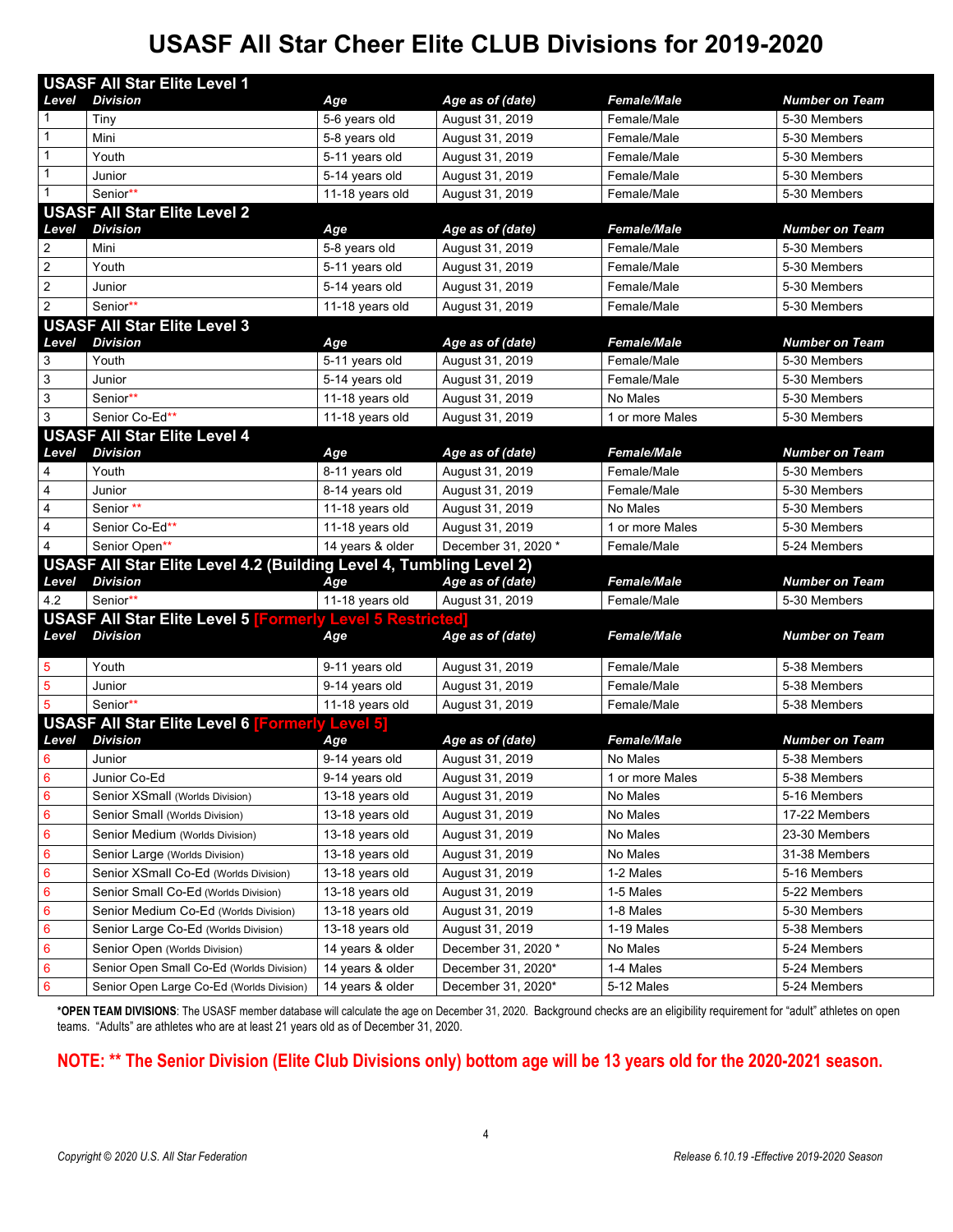## **USASF Elite INTERNATIONAL Divisions for 2019-2020**

| <b>IASF All Star International Level 1</b> |                                                                             |                  |                   |                    |                       |  |  |
|--------------------------------------------|-----------------------------------------------------------------------------|------------------|-------------------|--------------------|-----------------------|--|--|
| Level                                      | <b>Division</b>                                                             | Age              | Age as of (date)  | <b>Female/Male</b> | Number on Team        |  |  |
| $\mathbf{1}$                               | International Junior                                                        | 10-16 years old  | Age during 2020   | Female/Male        | 16-24 members         |  |  |
| $\mathbf{1}$                               | <b>International Senior</b>                                                 | 14-18 years old  | Age during 2020   | Female/Male        | 16-24 members         |  |  |
|                                            | <b>IASF All Star International Level 2</b>                                  |                  |                   |                    |                       |  |  |
| Level                                      | <b>Division</b>                                                             | Age              | Age as of (date)  | <b>Female/Male</b> | Number on Team        |  |  |
| $\overline{2}$                             | International Junior                                                        | 10-16 years old  | Age during 2020   | Female/Male        | 16-24 members         |  |  |
| $\overline{2}$                             | <b>International Senior</b>                                                 | 14-18 years old  | Age during 2020   | Female/Male        | 16-24 members         |  |  |
|                                            | <b>IASF All Star International Level 3</b>                                  |                  |                   |                    |                       |  |  |
| Level                                      | <b>Division</b>                                                             | Age              | Age as of (date)  | <b>Female/Male</b> | Number on Team        |  |  |
| 3                                          | International Junior                                                        | 10-16 years old  | Age during 2020   | Female/Male        | 16-24 members         |  |  |
| 3                                          | <b>International Senior</b>                                                 | 14-18 years old  | Age during 2020   | No males           | 16-24 members         |  |  |
| 3                                          | International Senior Co-ed                                                  | 14-18 years old  | Age during 2020   | Female/Male        | 16-24 members         |  |  |
|                                            | <b>IASF All Star International Level 4</b>                                  |                  |                   |                    |                       |  |  |
| Level                                      | <b>Division</b>                                                             | Age              | Age as of (date)  | <b>Female/Male</b> | Number on Team        |  |  |
| 4                                          | International Junior                                                        | 10-16 years old  | Age during 2020   | No Males           | 16-24 members         |  |  |
| 4                                          | International Junior Co-ed                                                  | 10-16 years old  | Age during 2020   | Female/Male        | 16-24 members         |  |  |
| 4                                          | <b>International Senior</b>                                                 | 14-18 years old  | Age during 2020   | No Males           | 16-24 members         |  |  |
| 4                                          | International Senior Co-ed                                                  | 14-18 years old  | Age during 2020   | Female/Male        | 16-24 members         |  |  |
| 4                                          | <b>International Open</b>                                                   | 14 years & older | December 31, 2020 | No Males           | 16-24 members         |  |  |
| 4                                          | International Open Co-Ed                                                    | 14 years & older | December 31, 2020 | Female/Male        | 16-24 members         |  |  |
|                                            | <b>IASF All Star International Level 6 [Formerly International Level 5]</b> |                  |                   |                    |                       |  |  |
| Level                                      | <b>Division</b>                                                             | Age              | Age as of (date)  | <b>Female/Male</b> | Number on Team        |  |  |
| $\bf 6$                                    | <b>International Senior</b>                                                 | 14-18 years old  | Age during 2020   | No Males           | 16-24 members         |  |  |
| $6\phantom{1}6$                            | International Senior Co-Ed                                                  | 14-18 years old  | Age during 2020   | 1-8 Males          | 16-24 members         |  |  |
| $6\phantom{1}6$                            | International Open NT (Non-Tumbling) (Worlds Division)                      | 14 years & older | December 31, 2020 | No Males           | 16-30 members         |  |  |
| $6\phantom{1}6$                            | International Open Co-Ed NT (Non-Tumbling) (Worlds Division)                | 14 years & older | December 31, 2020 | 1-20 Males         | 16-30 members         |  |  |
| $6\phantom{1}6$                            | International Open (Worlds Division)                                        | 14 years & older | December 31, 2020 | No Males           | 16-24 members         |  |  |
| 6                                          | International Open Small Co-Ed 4 (Worlds Division)                          | 14 years & older | December 31, 2020 | 1-4 Males          | 16-24 members         |  |  |
| $6\phantom{1}6$                            | International Open Large Co-Ed 16 (Worlds Division)                         | 14 years & older | December 31, 2020 | 5-16 Males         | 16-24 members         |  |  |
| 6                                          | International Global (Worlds Division)                                      | 14 years & older | December 31, 2020 | No Males           | 16-24 members         |  |  |
| 6                                          | International Global Co-Ed (Worlds Division)                                | 14 years & older | December 31, 2020 | 1-16 Males         | 16-24 members         |  |  |
|                                            | <b>IASF All Star International Level 7 [Formerly International Level 6]</b> |                  |                   |                    |                       |  |  |
| Level                                      | <b>Division</b>                                                             | Age              | Age as of (date)  | <b>Female/Male</b> | <b>Number on Team</b> |  |  |
| 7                                          | International Open (Worlds Division)                                        | 17 years & older | December 31, 2020 | No Males           | 16-24 members         |  |  |
| 7                                          | International Open Small Co-Ed 4 (Worlds Division)                          | 17 years & older | December 31, 2020 | 1-4 Males          | 16-24 members         |  |  |
| $\overline{7}$                             | International Open Large Co-Ed 16 (Worlds Division)                         | 17 years & older | December 31, 2020 | 5-16 Males         | 16-24 members         |  |  |

USASF sanctioned events may **ONLY** offer these International divisions. All divisions offered by the IASF **are not** all offered at USASF sanctioned events. Please see the International division list on this page to ensure division offerings at USASF sanctioned events. Competitions that follow IASF Guidelines may have additional rules/ restrictions for the International Divisions. Please check with the Event Producer directly for further information. Please note the following:

• An athlete must meet the age requirement within the calendar year of 2020. The USASF member database will calculate the age on December 31, 2020.

o EXAMPLE: If a 13-year-old athlete is participating in a division where the minimum age is 14; that athlete is legal for the division if the athlete turns 14 on or before December 31st, 2020. EXAMPLE: If a 19-year-old athlete is participating in a division where the maximum age is 18; that athlete would be legal for the division if the athlete was 18 years old at any time in 2020.

• Background checks are an eligibility requirement for "adult" athletes on U.S. based open teams. "Adults" are athletes who are at least 21 years old as of December 31, 2020.

• Minimum number of athletes for all divisions is 16. A penalty may be assessed for taking the floor with fewer than 16 athletes.

The maximum numbers of males on a Co-Ed Division team may not exceed 2/3 of the total athletes on the team.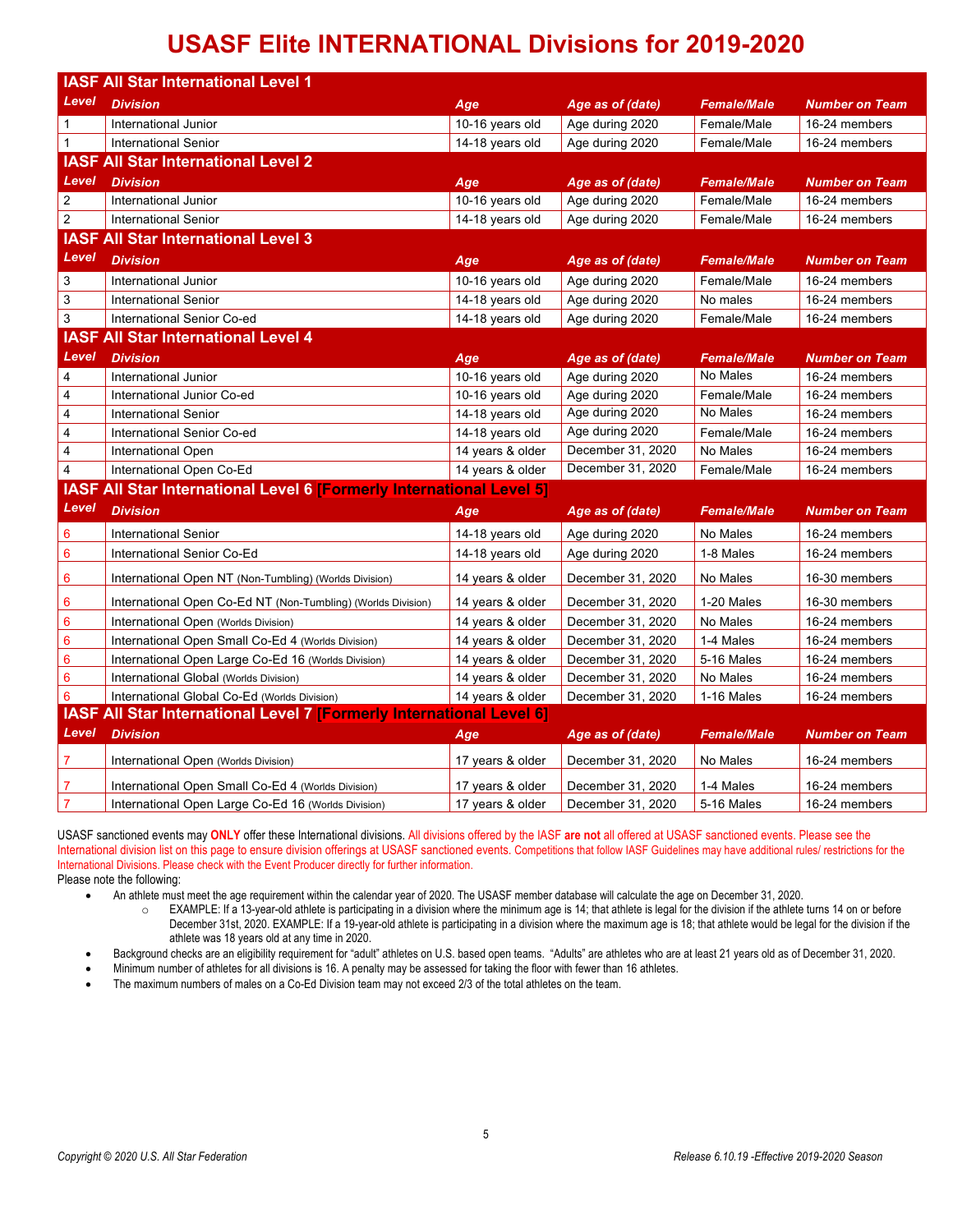## **USASF All Star Cheer PREP Divisions for 2019-2020**

| <b>USASF All Star PREP Level 1.1</b> |                                          |                 |                        |                    |                       |  |
|--------------------------------------|------------------------------------------|-----------------|------------------------|--------------------|-----------------------|--|
| Level                                | <b>Division</b>                          | Age             | Age as of (date)       | <b>Female/Male</b> | <b>Number on Team</b> |  |
| 1.1                                  | Tiny                                     | 5-6 years old   | August 31, 2019        | Female/Male        | 5-30 Members          |  |
| 1.1                                  | Mini                                     | 5-8 years old   | August 31, 2019        | Female/Male        | 5-30 Members          |  |
| 1.1                                  | Youth                                    | 5-11 years old  | August 31, 2019        | Female/Male        | 5-30 Members          |  |
| 1.1                                  | Junior                                   | 5-14 years old  | August 31, 2019        | Female/Male        | 5-30 Members          |  |
| 1.1                                  | Senior                                   | 10-18 years old | August 31, 2019        | Female/Male        | 5-30 Members          |  |
|                                      | USASF All Star PREP Level 2.1/ Level 2.2 |                 |                        |                    |                       |  |
| Level                                | <b>Division</b>                          | Age             | Age as of (date)       | <b>Female/Male</b> | <b>Number on Team</b> |  |
| 2.1                                  | Mini                                     | 5-8 years old   | August 31, 2019        | Female/Male        | 5-30 Members          |  |
| 2.1                                  | Youth                                    | 5-11 years old  | August 31, 2019        | Female/Male        | 5-30 Members          |  |
| 2.1                                  | Junior                                   | 5-14 years old  | August 31, 2019        | Female/Male        | 5-30 Members          |  |
| 2.1                                  | Senior                                   | 10-18 years old | August 31, 2019        | Female/Male        | 5-30 Members          |  |
| 2.2                                  | Mini                                     | 5-8 years old   | <b>August 31, 2019</b> | <b>Female/Male</b> | 5-30 Members          |  |
| 2.2                                  | Youth                                    | 5-11 years old  | <b>August 31, 2019</b> | Female/Male        | 5-30 Members          |  |
| 2.2                                  | <b>Junior</b>                            | 5-14 years old  | August 31, 2019        | Female/Male        | 5-30 Members          |  |
| 2.2                                  | Senior                                   | 10-18 years old | August 31, 2019        | <b>Female/Male</b> | 5-30 Members          |  |
| <b>USASF All Star PREP Level 3.1</b> |                                          |                 |                        |                    |                       |  |
| Level                                | <b>Division</b>                          | Age             | Age as of (date)       | <b>Female/Male</b> | <b>Number on Team</b> |  |
| 3.1                                  | Youth                                    | 5-11 years old  | August 31, 2019        | Female/Male        | 5-30 Members          |  |
| 3.1                                  | Junior                                   | 5-14 years old  | August 31, 2019        | Female/Male        | 5-30 Members          |  |
| 3.1                                  | Senior                                   | 10-18 years old | August 31, 2019        | Female/Male        | 5-30 Members          |  |
| <b>USASF All Star PREP Level 3.2</b> |                                          |                 |                        |                    |                       |  |
| Level                                | <b>Division</b>                          | Age             | Age as of (date)       | <b>Female/Male</b> | <b>Number on Team</b> |  |
| 3.2                                  | Youth                                    | 5-11 years old  | August 31, 2019        | Female/Male        | 5-30 Members          |  |
| 3.2                                  | Junior                                   | 5-14 years old  | August 31, 2019        | Female/Male        | 5-30 Members          |  |
| 3.2                                  | Senior                                   | 10-18 years old | August 31, 2019        | Female/Male        | 5-30 Members          |  |

Please refer to the USASF 2019-2020 Cheer Rules for modifications. The specific page number is referenced in the Table of Contents of the USASF 2019-2020 Cheer Rules.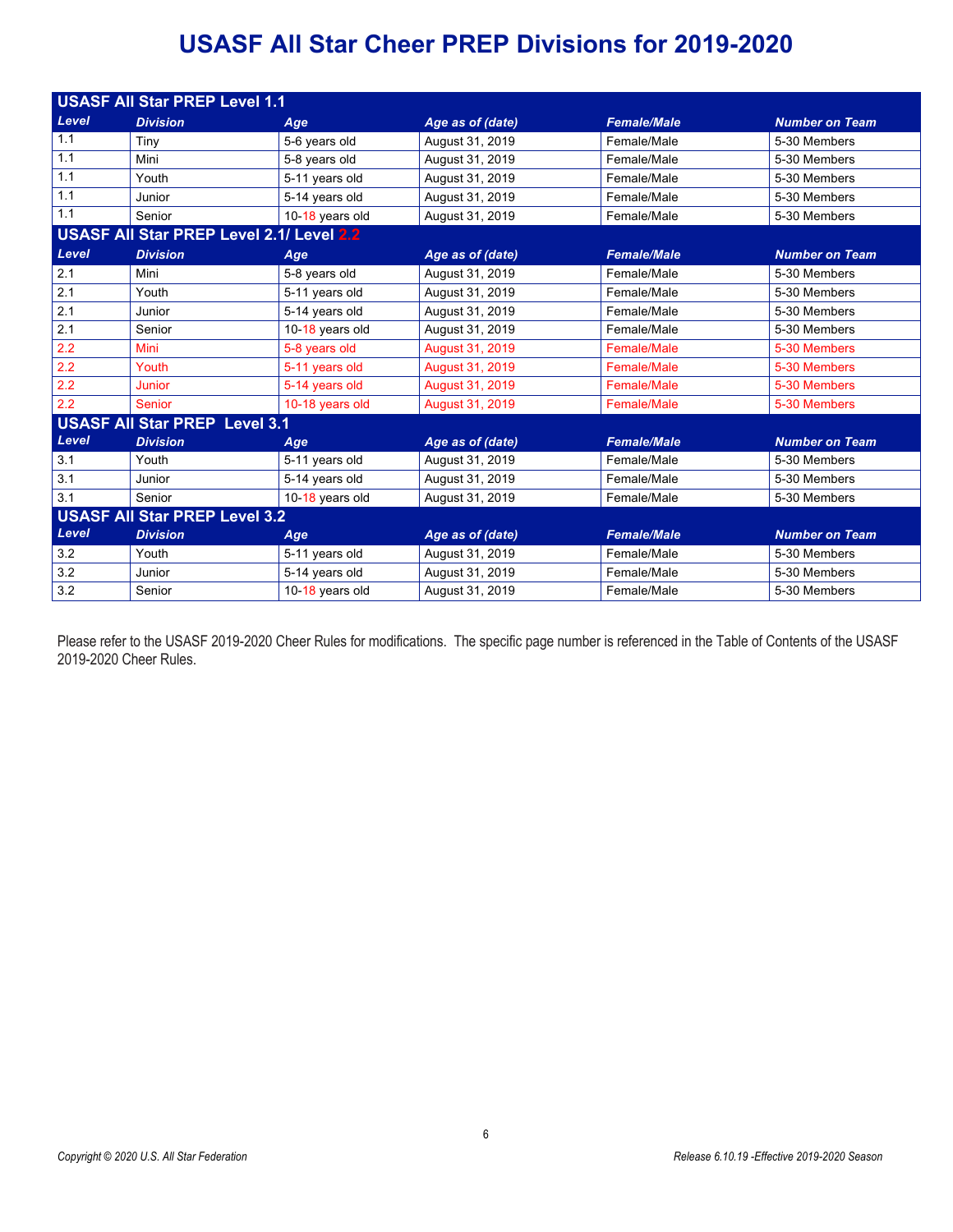# **USASF All Star Cheer NOVICE Divisions for 2019-2020**

| <b>USASF All Star NOVICE - Tiny Novice</b> |                 |                 |                  |                    |                        |  |  |  |
|--------------------------------------------|-----------------|-----------------|------------------|--------------------|------------------------|--|--|--|
| Level                                      | <b>Division</b> | Age             | Age as of (date) | <b>Female/Male</b> | <b>Number on Team</b>  |  |  |  |
| 1 w/Restrictions                           | Tiny            | 3-6 years old   | August 31, 2019  | Female/Male        | 5 <sup>+</sup> Members |  |  |  |
| <b>USASF All Star NOVICE Level 1</b>       |                 |                 |                  |                    |                        |  |  |  |
| Level                                      | <b>Division</b> | Age             | Age as of (date) | <b>Female/Male</b> | <b>Number on Team</b>  |  |  |  |
|                                            | Mini            | 5-8 years old   | August 31, 2019  | Female/Male        | 5 <sup>+</sup> Members |  |  |  |
|                                            | Youth           | 5-11 years old  | August 31, 2019  | Female/Male        | 5 <sup>+</sup> Members |  |  |  |
|                                            | Junior          | 5-14 years old  | August 31, 2019  | Female/Male        | 5 <sup>+</sup> Members |  |  |  |
|                                            | Senior          | 10-18 years old | August 31, 2019  | Female/Male        | 5 <sup>+</sup> Members |  |  |  |
| <b>USASF All Star NOVICE Level 2</b>       |                 |                 |                  |                    |                        |  |  |  |
|                                            |                 |                 |                  |                    |                        |  |  |  |
| Level                                      | <b>Division</b> | Age             | Age as of (date) | <b>Female/Male</b> | <b>Number on Team</b>  |  |  |  |
| 2                                          | Mini            | 5-8 years old   | August 31, 2019  | Female/Male        | 5 <sup>+</sup> Members |  |  |  |
| 2                                          | Youth           | 5-11 years old  | August 31, 2019  | Female/Male        | 5 <sup>+</sup> Members |  |  |  |
| 2                                          | Junior          | 5-14 years old  | August 31, 2019  | Female/Male        | 5 <sup>+</sup> Members |  |  |  |
| $\overline{2}$                             | Senior          | 10-18 years old | August 31, 2019  | Female/Male        | 5 <sup>+</sup> Members |  |  |  |
| <b>USASF All Star NOVICE Level 3</b>       |                 |                 |                  |                    |                        |  |  |  |
| Level                                      | <b>Division</b> | Age             | Age as of (date) | <b>Female/Male</b> | <b>Number on Team</b>  |  |  |  |
| 3                                          | Youth           | 5-11 years old  | August 31, 2019  | Female/Male        | 5 <sup>+</sup> Members |  |  |  |
| 3                                          | Junior          | 5-14 years old  | August 31, 2019  | Female/Male        | 5 <sup>+</sup> Members |  |  |  |

Please refer to the USASF 2019-2020 Cheer Rules for modifications. The specific page number is referenced in the Table of Contents of the USASF 2019-2020 Cheer Rules.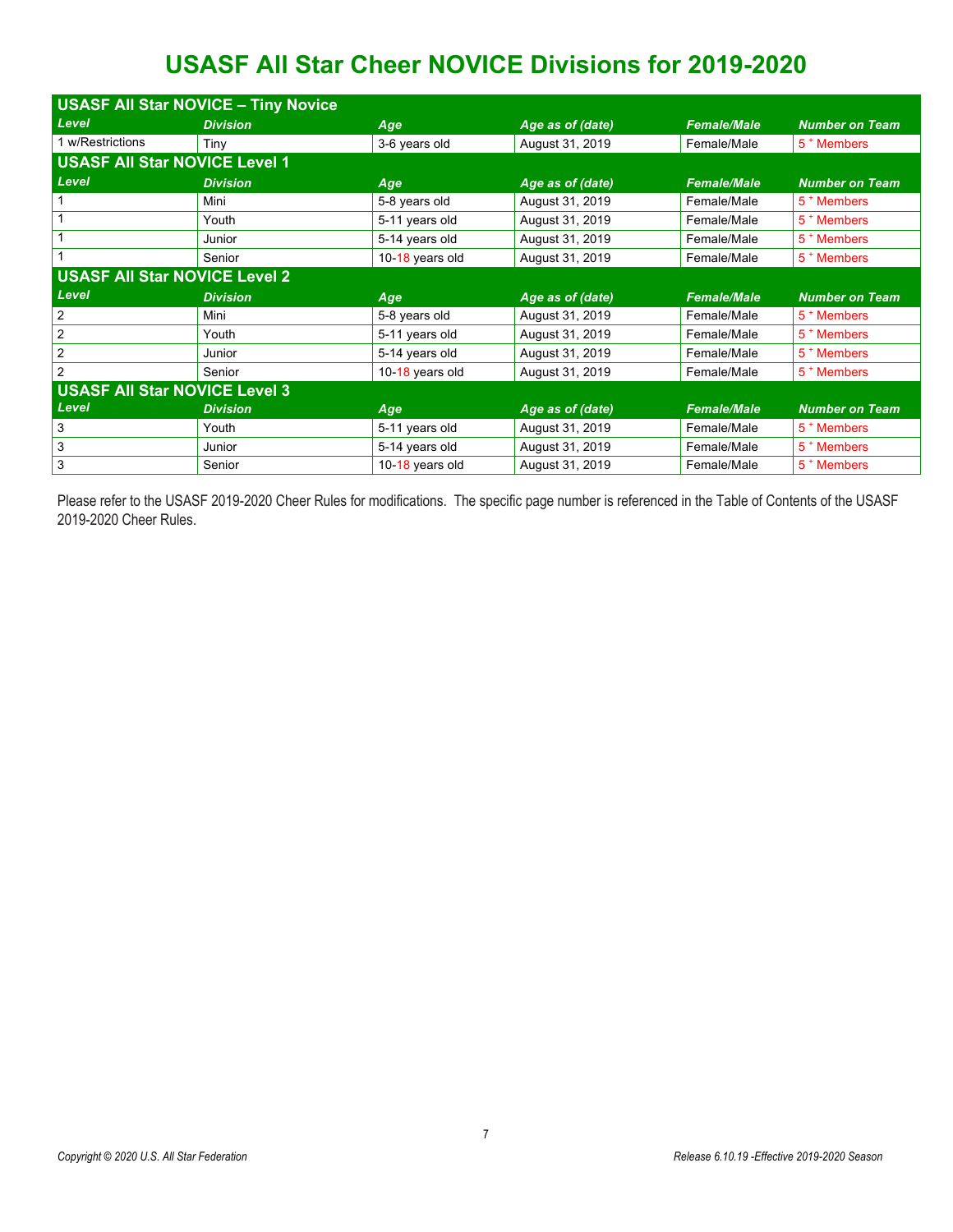## **USASF All Star Cheer FUNdamentals Program for 2019-2020**

**This is an in-house program only.** 

*Teams will not compete but may choose to exhibition the USASF provided choreography (see exhibition guidelines).*

### **FUNdamentals GUIDELINES**

As a benefit of membership, the US All Star Federation offers a true entry level class program for USASF member programs to utilize as an offering to customers. This program will be an in-house class format. FUNdamentals is an opportunity for athletes to experience All Star in a seasonal, lower commitment, lower cost, entry level, non-competitive format. Progressions will be used to further separate the rules into smaller sections that are more conducive to the shorter season and will include a variety of skill sets. A coach will be able to choose the progression that is best suited for their athletes and has an opportunity to offer three concurrent class sessions.

The program includes:

- o Music
- o Curriculum that leads to Choreography
- o Lesson/Practice Plans will be provided to USASF
- o Parent Engagement Tools
- o Activity Book for Participants
- o Implementation Guide
- Member programs who wish to utilize this benefit will opt-in to the FUNdamentals Program. Opt-in is done by the program, through their USASF Member profile.
- Members must agree to the FUNdamentals terms and conditions to have access to the FUNdamentals resources. Terms and conditions can be found in the program member profile.
- The intent of the FUNdamentals offering is to have a program that INTRODUCES interested participants to All Star Cheer. It is designed as an in-house **class** program. It is not meant to create a team or go to an event. A Program, however, may *choose* to take Fundamentals class participants to a Sanctioned Event to perform their routine as an **exhibition**, provided they adhere to the following:
	- o May not enter as a team that would be ranked or compete.
	- $\circ$  Must request a one-day music license from the USASF to use the music outside their All Star facility.
	- o May wear t-shirt and shorts or practice wear for their exhibition performance
	- o Meet all membership and sanctioned event requirements for Exhibition Performances. Programs who choose to take FUNdamentals class participants to exhibition will need to upgrade from free FUNdamentals athlete to a paid athlete (either Novice, Prep, or Elite) and will need to make their exhibition participants in a "grouping" fit a USASF division (Tiny, Mini, Youth, Junior or Senior) and roster the grouping as a "team" to create a roster and associate it to the sanctioned event.
- Exhibition performances may be performed on spring floor or carpet bonded foam.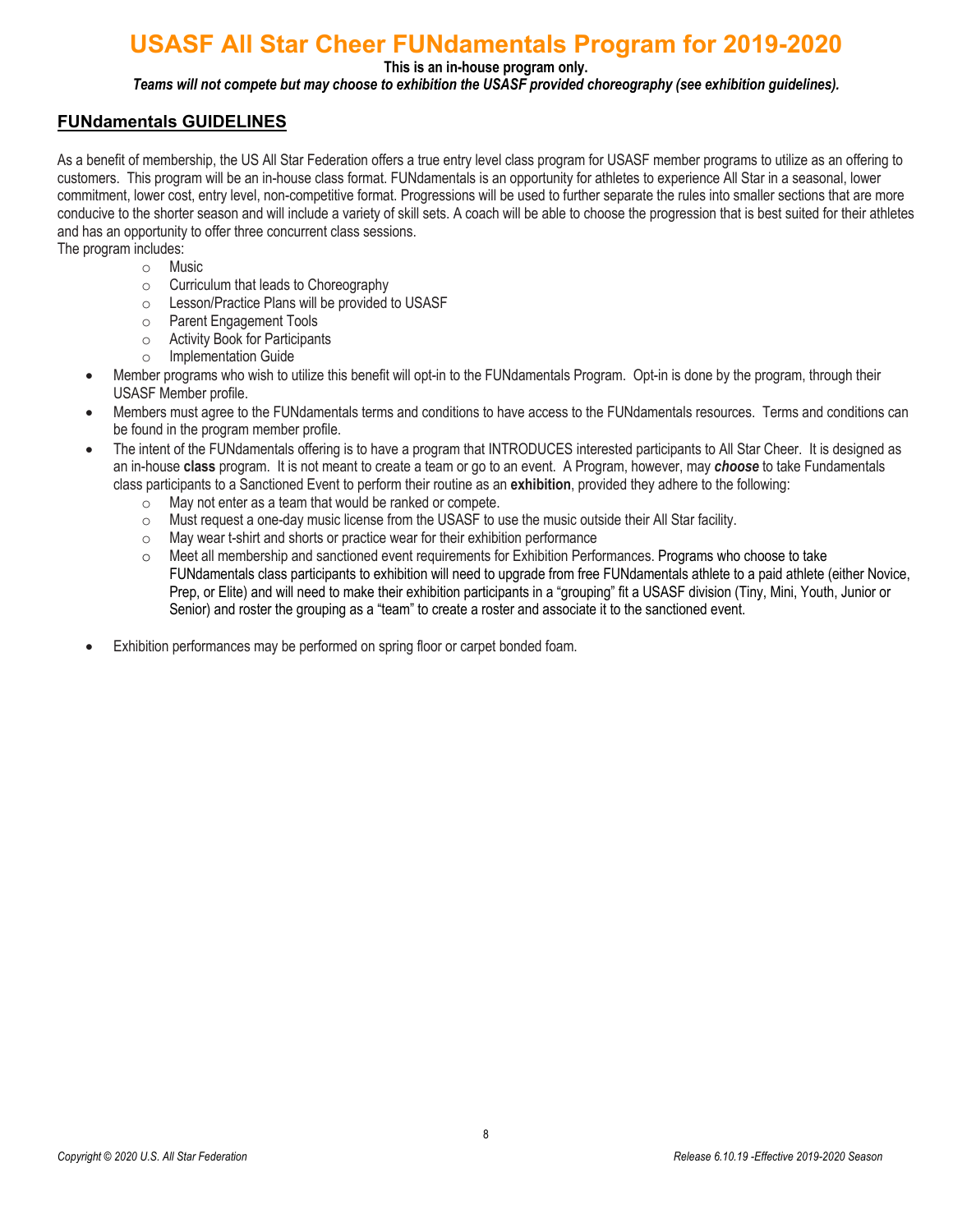## **USASF All Star CheerABILITIES - Exceptional Athlete Division for 2019-2020**

| <b>USASF All Star CheerAbilities (formerly Special Needs)</b>                               |                |                 |                 |             |           |  |  |
|---------------------------------------------------------------------------------------------|----------------|-----------------|-----------------|-------------|-----------|--|--|
| Level<br><b>Female/Male</b><br>Number on Team<br>Age as of (date)<br><b>Division</b><br>Age |                |                 |                 |             |           |  |  |
| Up to Level 2                                                                               | CheerABILITIES | 5 years & older | August 31, 2019 | Female/Male | Unlimited |  |  |

The USASF follows the definition of **disability** as defined by the American Disability Act.

An individual with a **disability** is **defined** by the **ADA** as a person who has a physical or mental impairment that substantially limits one or more major life activities, a person who has a history or record of such an impairment, or a person who is perceived by others as having such an impairment.

#### *ALL STAR CheerABILITIES GUIDELINES*

Please refer to the USASF 2019-2020 Cheer Rules for modifications. The specific page number is referenced in the Table of Contents of the USASF 2019-2020 Cheer Rules.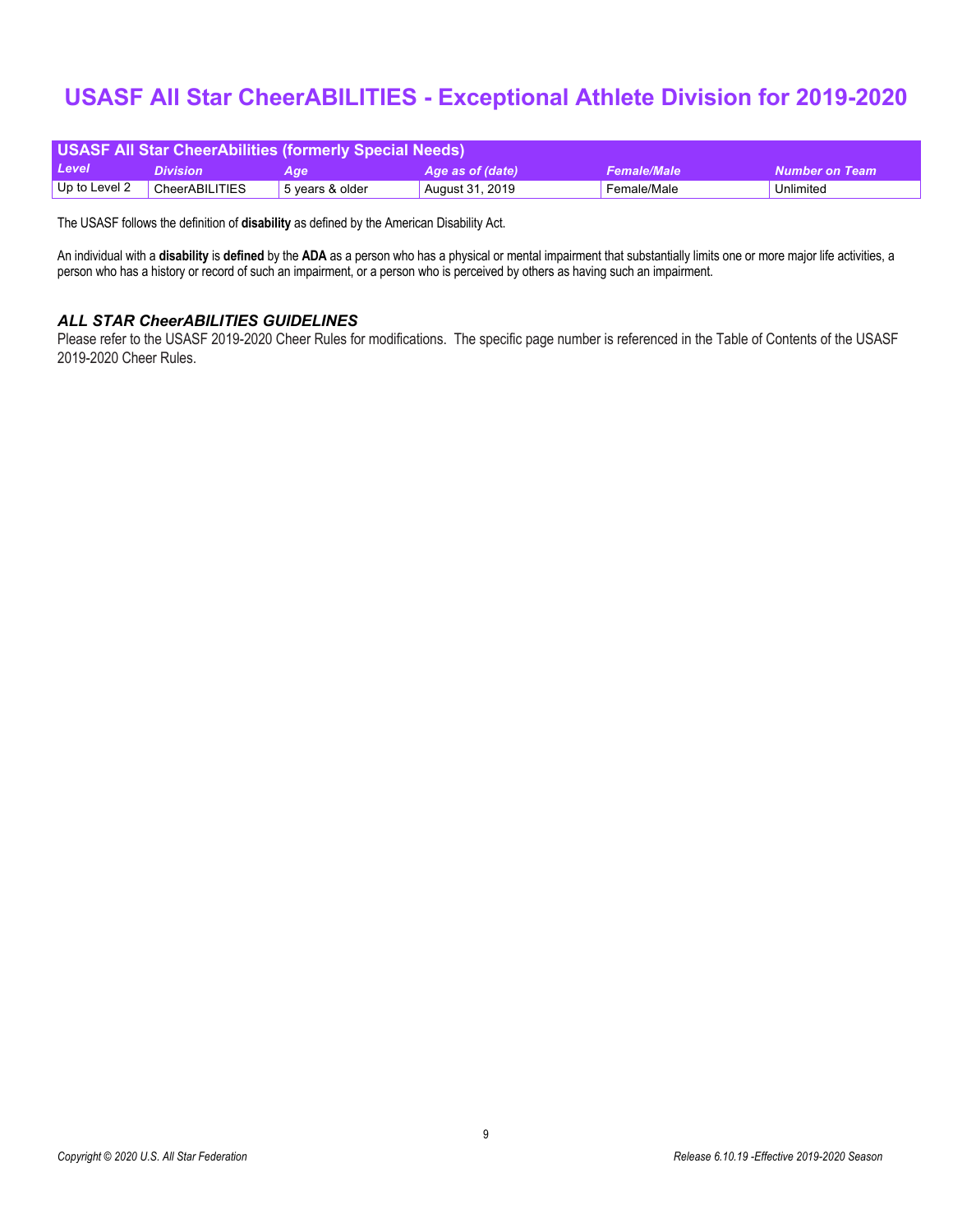# **Guidelines for Combining and/or Splitting Divisions**

The USASF provides guidelines for COMBINING and/or SPLITTING divisions in the best interest of providing a competitive environment. Whenever possible, there should be at least 2 teams in any given division and level. The guidelines listed herein will provide the basis for how this will be accomplished.

Definitions for this section:

**May** means that an event producer is **permitted** to combine or split but is not required. Anything that reads **may** is left to the discretion of the event producer.

**Must** means that an event producer is **required** to combine or split if the division meets the criteria set forth in the guidelines.

**May not** means that the event producer is **prohibited** to combine or split the division.

- Teams of different ages may not be combined into one division.
- Teams of different levels may not be combined into one division.
- **International and Open Divisions** may not split by Small/ Medium /Large team size.

**DI/DII**: Each Division is outlined with steps for how to split. The **first step** is for an Event Producer to decide if they are going to guarantee DII splits in all divisions with DII only events or DII only sessions (**see page 15**)

• *Teams from outside the U.S. competing at USASF Sanctioned Events will automatically be considered DI as DI/DII status may only be verified through the USASF member system.*

### **LEVELS 1-4 - Elite Tier**

(Does not include Novice, Prep, Open or International Divisions)

- **Only Senior 3 Co-ed & Senior 4 Co-ed are guaranteed, stand-alone divisions. No other division may be split into Co-Ed and All Girl.**
- **Teams from the same program:**
	- o Teams from the same program, **regardless of their location,** will not have to compete against themselves if they have 2 teams of different size (Small and Medium). A mandatory split would occur.
	- o Teams of the same size from the same program will NOT be split and **must** compete against each other*.*

### **Step 1:**

#### **Small/ Medium SPLIT: Small** (5-22), **Medium** (23-30)

An event producer **MAY** offer guaranteed Small and Medium Division splits at their discretion as long as there is at least one team per division. Event producers **must** split the division into Small and Medium divisions when there are at least **two** teams registered in each division.

**Step 2:** Event producers may or may not choose to further split divisions in the interest of competition. The splits below are OPTIONAL and may be applied in any order.They may choose to implement any or all of the additional splits so long as they follow the guidelines. No division may be subdivided further if it means that only **one** team will be left in a division.

### *A/B SPLIT*

If after implementing the Small/Medium split there are **10 or more** teams in any given division, then event producers **may** split that division further by squad size. The event producers must use a name such as "Group A", "Group B" to denote the split and must clearly define the number of competitors permitted on the team for each division.

# **OR**

### *DI | DII SPLIT (see page 15)*

If after implementing the Small/Medium split Event producers **may** split the division into Division I (DI) and Division II (DII) when there are at least **two** teams that will ultimately be registered in each respective division.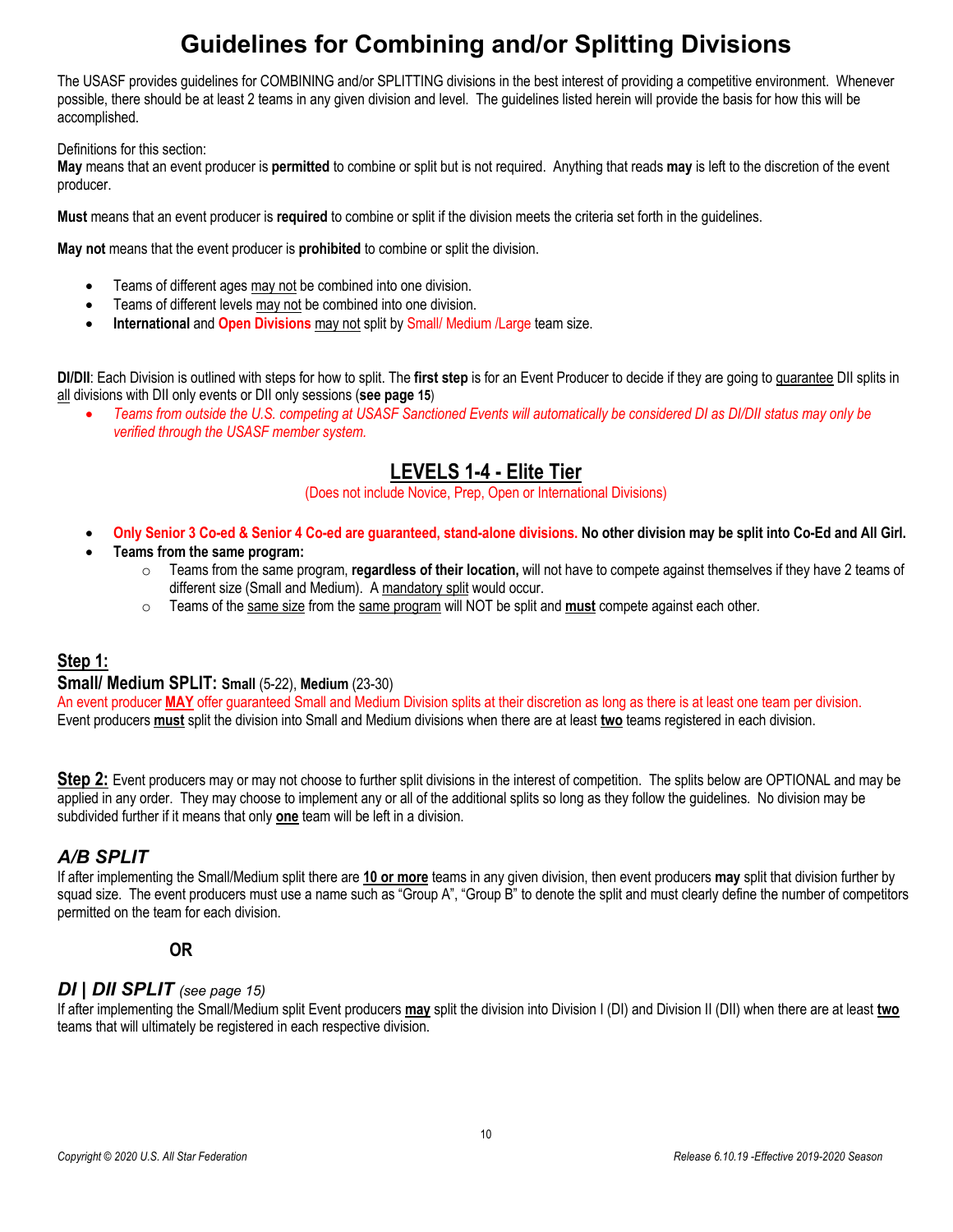### **SENIOR LEVEL 4.2**

### • **Teams from the same program:**

- o Teams from the same program, **regardless of their location,** will not have to compete against themselves if they have 2 teams of different size (Small and Medium). A mandatory split would occur.
- o Teams of the same size from the same program will NOT be split and **must** compete against each other*.*

### **STEP 1:**

#### **Small/ Medium SPLIT: Small** (5-22), **Medium** (23-30)

An event producer **MAY** offer guaranteed Small and Medium Division splits at their discretion as long as there is at least one team per division. Event producers **must** split the division into Small and Medium divisions when there are at least **two** teams registered in each division.

**STEP 2:** Event producers **must** split the division by co-ed and all-girl when there are at least **two** teams registered in each division. If there are not two team registered for each division the Event Producer **must** move on to Step 3 leaving the co-ed and all-girl teams combined.

**STEP 3:** Event producers may or may not choose to further split divisions in the interest of competition. The splits below are OPTIONAL and may be applied in any order. They may choose to implement any or all of the additional splits so long as they follow the guidelines. No division may be subdivided further if it means that only one team will be left in a division.

### *A/B SPLIT*

If after implementing the Small/Medium split there are **10 or more** teams in any given division, then event producers **may** split that division further by squad size. The event producers must use a name such as "Group A", "Group B" to denote the split and must clearly define the number of competitors permitted on the team for each division.

# **OR**

### *DI | DII SPLIT (see page 15)*

If after implementing the Small/Medium split Event producers **may** split the division into Division I (DI) and Division II (DII) when there are at least **two** teams that will ultimately be registered in each respective division.

### **SENIOR OPEN 4 DIVISIONS- Elite Tier**

- **Teams from the same program:**
	- o Teams of the same size from the same program will NOT be split and **must** compete against each other*.*
- **Open Divisions** may not split by Small/ Medium team size.

**STEP 1:** Event producers **may** split the division by co-ed and all-girl when there are at least **two** teams registered in each division. If there are not two team registered for each division the Event Producer **must** move on to Step 2 leaving the co-ed and all-girl teams combined.

**STEP 2:** Event producers may or may not choose to further split divisions in the interest of competition. The splits below are OPTIONAL and may be applied in any order. They may choose to implement any or all of the additional splits so long as they follow the guidelines. No division may be subdivided further if it means that only one team will be left in a division.

### *A/B SPLIT*

If there are **10 or more** teams in any given division, then event producers **may** split that division further by squad size. The event producers must use a name such as "Group A", "Group B" to denote the split and must clearly define the number of competitors permitted on the team for each division.

# **OR**

#### *DI | DII SPLIT (see page 15)*

An Event producer **may** split the division into Division I (DI) and Division II (DII) when there are at least **two** teams that will ultimately be registered in each respective division.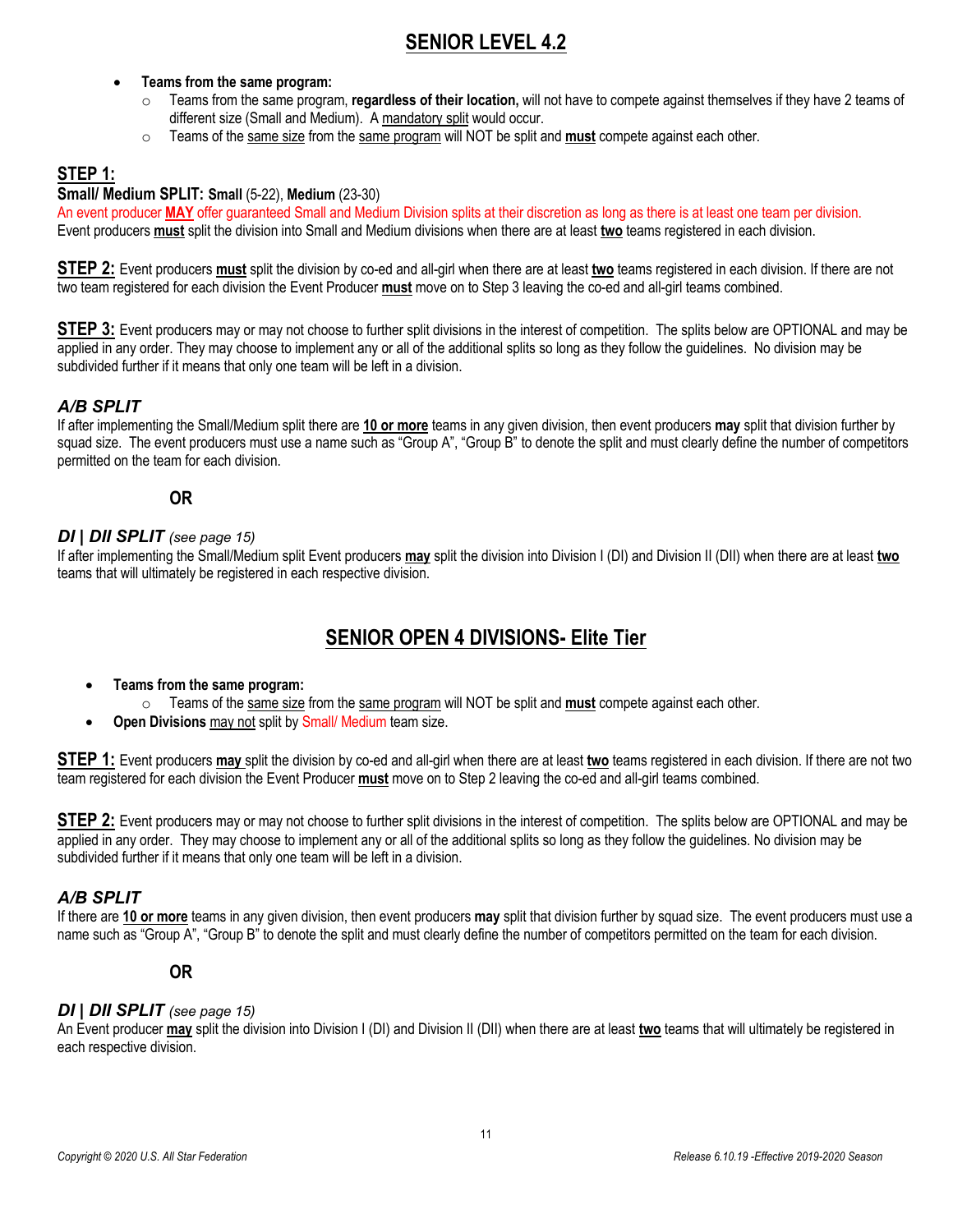### **LEVEL 5** (formerly Restricted 5) **- Elite Tier**

- **Youth teams may NOT be split into Co-Ed and All Girl**
- **Teams from the same program:**
	- o Teams from the same program, **regardless of their location,** will not have to compete against themselves if they have 2 teams of different size (Small and Large). A mandatory split would occur.
	- $\circ$  There is NOT a mandatory split for Medium/Large team sizes from the same program in the same division and level.
	- o Teams of the same size from the same program will NOT be split and **must** compete against each other*.*

### **STEP 1:**

#### **Small/ Large SPLIT: Small** (5-22), **Large** (23-38)

An event producer **MAY** offer guaranteed Small and Large Division splits at their discretion as long as there is at least one team per division. Event producers **must** split the division into Small and Large divisions when there are at least **two** teams registered in each division.

**STEP 2: SENIOR 5** teams **must** split by co-ed and all-girl when there are at least **two** teams registered in each division. If there are not two team registered for each division the Event Producer **must** move on to Step 3 leaving the co-ed and all-girl teams combined.

**JUNIOR 5** teams **may** split by co-ed and all-girl when there are at least **two** teams registered in each division. If there are not two team registered for each division the Event Producer **must** move on to Step 3 leaving the co-ed and all-girl teams combined.

**STEP 3:** Event producers may or may not choose to further split divisions. The splits below are OPTIONAL and may be applied in any order. They may choose to implement any or all of the additional splits so long as they follow the guidelines. No division may be subdivided further if it means that only one team will be left in a division.

### *Medium/Large SPLIT:* **Medium** (23-30), **Large** (31-38)

Event producers **MAY** split into Medium and Large Team size when there are at least **two** teams registered in each division.

### **OR**

### *A/B SPLIT*

If after implementing the Small/Large split there are **10 or more** teams in any given division, then event producers **may** split that division further by squad size. The event producers must use a name such as "Group A", "Group B" to denote the split and must clearly define the number of competitors permitted on the team for each division.

# **OR**

#### *DI | DII SPLIT (see page 15)*

If after implementing the Small/Large split Event producers **may** split the division into Division I (DI) and Division II (DII) when there are at least **two** teams that will ultimately be registered in each respective division.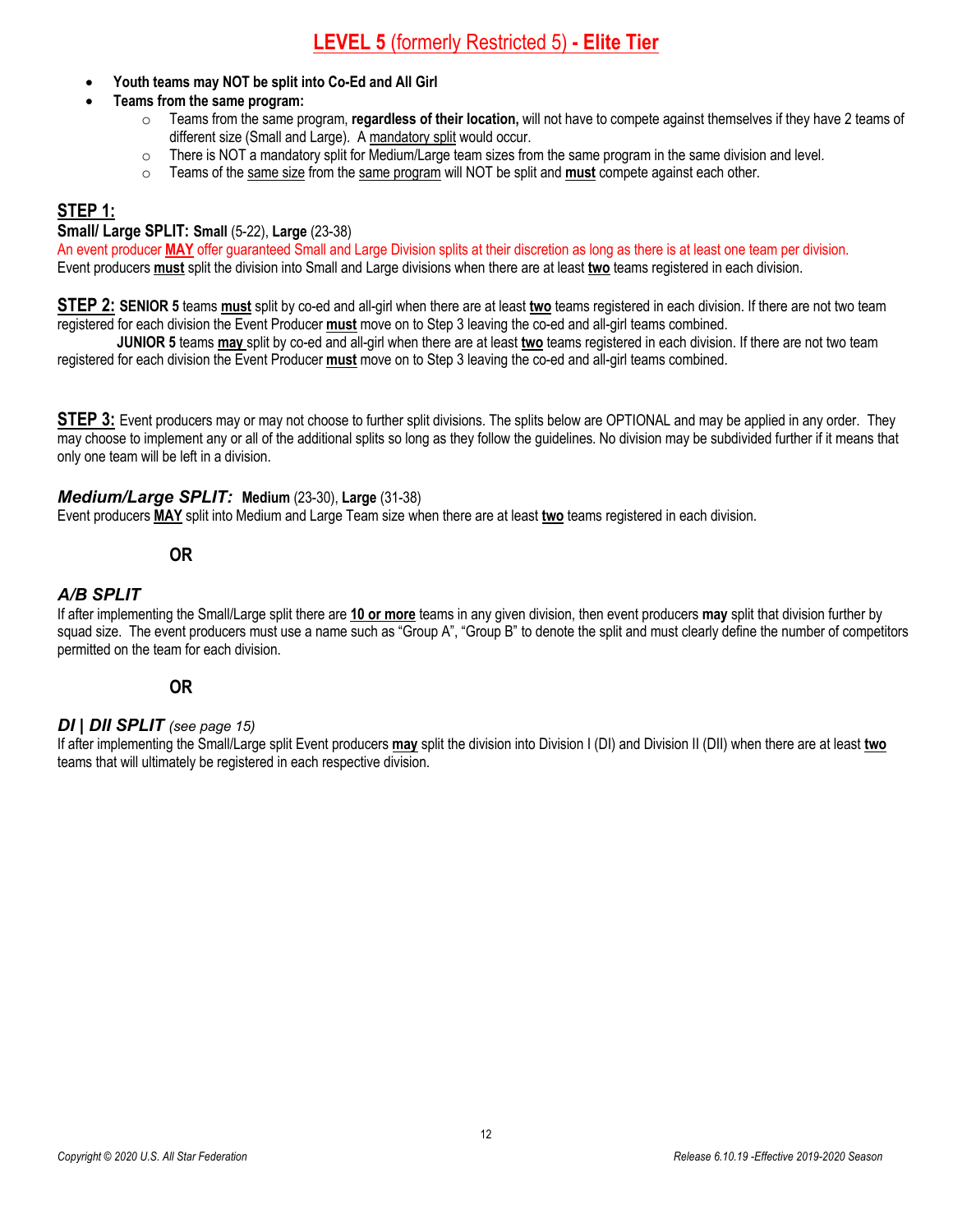### **LEVEL 6** (formerly level 5) **JUNIORS ONLY - Elite Tier**

(Does not include Open Divisions)

**Co-ed / All- Girl:** If there is one co-ed registration and one all-girl registration, the divisions **may** be combined.

### **Teams from the same program:**

- o Teams from the same program, **regardless of their location,** will not have to compete against themselves if they have 2 teams of different size (Small and Large). A mandatory split would occur.
- $\circ$  There is NOT a mandatory split for Medium/Large team sizes from the same program in the same division and level.
- o Teams of the same size from the same program will NOT be split and **must** compete against each other*.*

### **STEP 1:**

### **Small/ Large SPLIT: Small** (5-22), **Large** (23-38)

An event producer **MAY** offer guaranteed Small and Large Division splits at their discretion as long as there is at least one team per division. Event producers **must** split the division into Small and Large divisions when there are at least **two** teams registered in each division.

**STEP 2:** Event producers may or may not choose to further split divisions in the interest of competition. The splits below are OPTIONAL and may be applied in any order. They may choose to implement any or all of the additional splits so long as they follow the guidelines. No division may be subdivided further if it means that only one team will be left in a division.

### *Medium/Large SPLIT:* **Medium** (23-30), **Large** (31-38)

Event producers **may** split into Medium and Large Team size when there are at least **two** teams registered in each division.

### **OR**

### *A/B SPLIT*

If after implementing the Small/Large split there are **10 or more** teams in any given division, then event producers **may** split that division further by squad size. The event producers must use a name such as "Group A", "Group B" to denote the split and must clearly define the number of competitors permitted on the team for each division.

# **OR**

### *DI | DII SPLIT (see page 15)*

If after implementing the Small/Large split Event producers **may** split the division into Division I (DI) and Division II (DII) when there are at least **two** teams that will ultimately be registered in each respective division.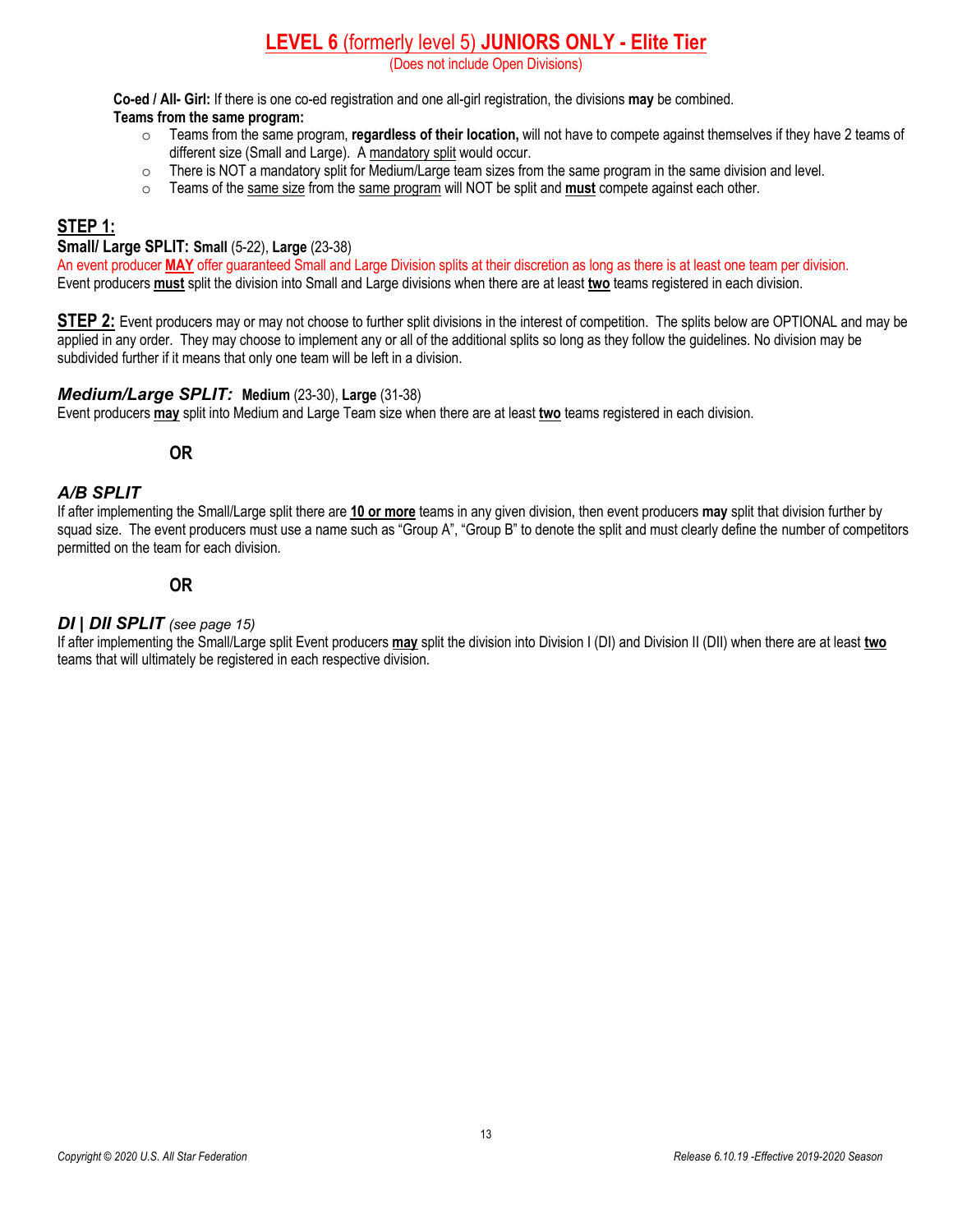### **WORLDS DIVISIONS** (at bid or non-bid giving events)

### **SENIOR OPEN 6** (formerly Open 5) **DIVISIONS- Elite Tier**

*(*(Does not include International Divisions)

- **Teams from the same program:**
	- o Teams from the same program will NOT be split and **must** compete against each other*.*
- **Open Divisions** may not split by Small/ Medium team size.
- **Co-Ed:** If there is only one registration in Small Co-ed or Large Co-ed an Event Producer **may** combine the divisions. All Girl and Co-ed teams **may not** be combined.

**STEP 1:** Event producers may or may not choose to further split divisions in the interest of competition. The splits below are OPTIONAL and may be applied in any order. They may choose to implement any or all of the additional splits so long as they follow the guidelines. No division may be subdivided further if it means that only one team will be left in a division.

### *A/B SPLIT*

If there are **10 or more** teams in any given division, then event producers **may** split that division further by squad size. The event producers must use a name such as "Group A", "Group B" to denote the split and must clearly define the number of competitors permitted on the team for each division.

**OR** 

### *DI | DII SPLIT (see page 15)*

An Event producer **may** split the division into Division I (DI) and Division II (DII) when there are at least **two** teams that will ultimately be registered in each respective division.

### **LEVEL 6** (formerly level 5) **SENIORS ONLY - Elite Tier Divisions Only**

(Does not include Open or International Divisions)

- **Team Size:** XSmall, Small, Medium and Large divisions **may not** be combined.
- **Co-Ed:** Senior Open Small Co-ed & Senior Open Large Co-ed, the divisions **may** be combined.
- **Teams from the same program:**
	- o Teams of the same size from the same program will NOT be split and **must** compete against each other*.*

**STEP 1:** Event producers may or may not choose to further split divisions in the interest of competition. The splits below are OPTIONAL and may be applied in any order. They may choose to implement any or all of the additional splits so long as they follow the guidelines. No division may be subdivided further if it means that only one team will be left in a division.

### *A/B SPLIT*

If there are **10 or more** teams in any given division, then event producers **may** split that division further by squad size. The event producers must use a name such as "Group A", "Group B" to denote the split and must clearly define the number of competitors permitted on the team for each division.

**OR** 

### *DI | DII SPLIT (see page 15)*

An Event producer **may** split the division into Division I (DI) and Division II (DII) when there are at least **two** teams that will ultimately be registered in each respective division.

### **LEVELS 6-7** - **SENIORS ONLY - INTERNATIONAL Elite Tier Divisions Only**

(Includes Non-Tumbling and Global Divisions)

- **International Divisions may not** split by Small/ Medium/ Large team sizes.
- **Co-Ed:** If there is only one registration in Small Co-ed or Large Co-ed an Event Producer **may** combine the divisions. All Girl and Co-ed teams **may not** be combined.
- **Teams from the same program:**
	- o Teams from the same program will NOT be split and **must** compete against each other*.*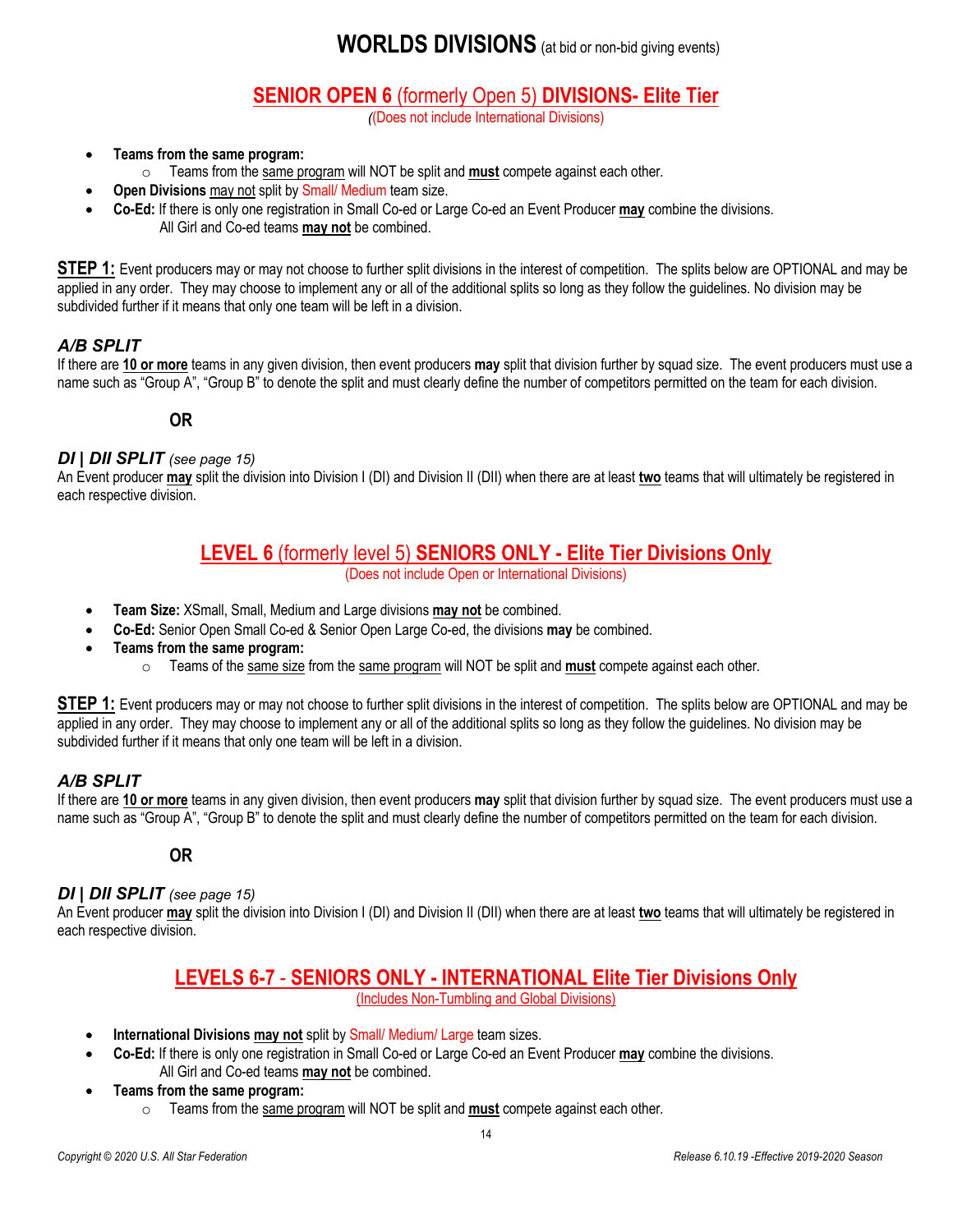### *SPLIT BY DIVISION: DI | DII*

Event producers **may** split the division into Division I (DI) and Division II (DII) when there are at least **two** teams that will ultimately be registered in each respective division. The designation of DI / DII divisions must follow the USASF D II definition and is only available to USASF member teams. *"DIVISION II" Definition* 

- A "Division II" PROGRAM is defined as having **125 or fewer** athletes registered in its competitive cheer program. Exhibition teams, crossover athletes, FUNdamental athletes, Novice athletes, CheerABILITIES athletes and dance teams do not count toward the 125 or fewer athletes. All Star Cheer Elite and Prep athletes **are** counted toward the 125 athletes or fewer.
- A PROGRAM that qualifies as DII by the registered athlete determination of 125 or fewer may OPT-IN to DI through their USASF Member Profile.
- The Programs Division DI or DII is noted in the Programs USASF Member Profile will appear on the official roster. A program may ONLY compete in the Division listed on the Roster. It is the responsibility of the program to make sure the Event Producer has them competing in the correct Division when applicable.
- A Program's Division will show DII until 125 athletes are associated to rosters that are associated to events**.** This includes DI programs who have not yet taken the qualifying number of athletes to an event or events. DI programs should "opt-in" to DI if they are attending an event before their total number of athletes exceeds 125.
- Multiple-location Branded programs will use the Program's total number of registered athletes from all locations (combined) to determine the Division of all locations associated to the PROGRAM.

Once a program has 126 (or more) competitive Elite and/or Prep cheer athletes, **OR "opts-in" to compete DI** the program is no longer eligible for Division II status for the remainder of the competitive season regardless of the number of athletes that may have in their program at any given time.

Events that allow any program, regardless of division eligibility, will be referred to as "Open" events.

When the DI | DII split is available at an open event, all teams from the program must compete in the same Division. There may be some divisions that do not meet the requirements for splitting, therefore leaving DI and DII programs competing against each other. This is permitted and will not force a DII program to "opt-in" to DI for all teams. HOWEVER, if there is a DI | DII split and a DII program CHOOSES to have one of their teams compete in the DI split, they must opt-in to DI through their program profile and ALL TEAMS must compete in DI splits at this event and ALL FUTURE EVENTS.

### *DII ONLY - EVENTS / SESSIONS*

An event producer may guarantee DII splits in all divisions with DII only events or DII only sessions.

Programs that do not qualify for DII based on program numbers OR programs that qualify as DII but opt-in to DI for the current season would not be permitted at a DII only event.

Events that allow any program, regardless of division eligibility, will be referred to as "Open" events. DII only events will be referred to as "DII" events.

Events that follow the USASF guidelines combinations/splits which result in DII splits for some divisions do not need to follow the guidelines below.

An event producer may offer both an Open event and DII event on the same day in the same venue as long as they:

- 1. Clearly indicate they are separate events from the beginning. This includes, but is not limited to:
	- a. All communication to potential customers
	- b. Listing them as separate events on all advertising, promotional materials and website.
- 2. Include "DII only" or "Division II only" in their event description and event name.
- 3. Create separate events in the USASF member portal and instruct all programs to associate their roster to the CORRECT event
- 4. Structure the day in such a fashion that all programs attending the two events (Open and DII) are not co-mingled in any fashion. Examples:
	- a. Events in a single venue should start one event early in the day and complete the awards ceremony or ceremonies prior to the performances of the other event beginning. A clear separation in the schedule with performances and awards concluding for one before the other begins.
	- b. Events in a facility with multiple venues (such as halls) may run them concurrently HOWEVER each venue (or hall) should be designated for either Open or DII. The 2 events should not take place in the same hall.
- 5. Awards must be based on the separate events. For example, you may not pool the scores from both the Open and the DII events to determine a single grand champion or level champions.
- 6. DII only sessions: An EP may offer guaranteed DII only sessions at an Open event in the beginning, end or throughout the event. If so, the above applicable guidelines must be followed, by session, and may not co-mingle with the Open sessions/awards. Examples:
	- a. A DII session may not have one panel as DII and another panel alternating with Open divisions.
	- b. A DII session may not have DII teams compete first followed by Open teams in the same session and then have them together for the announcement of awards.
- 7. Worlds Bid Events: When an event producer hosts both a "DII only" Event and an "Open" Event in the same weekend and the World Bid Giving divisions are associated to the "Open Event", a DII eligible program may:
	- a. Register the Worlds eligible team (or teams) ONLY for and associate their roster(s) to the OPEN event.

Register and associate all of their non-Worlds teams from their program to the DII only event